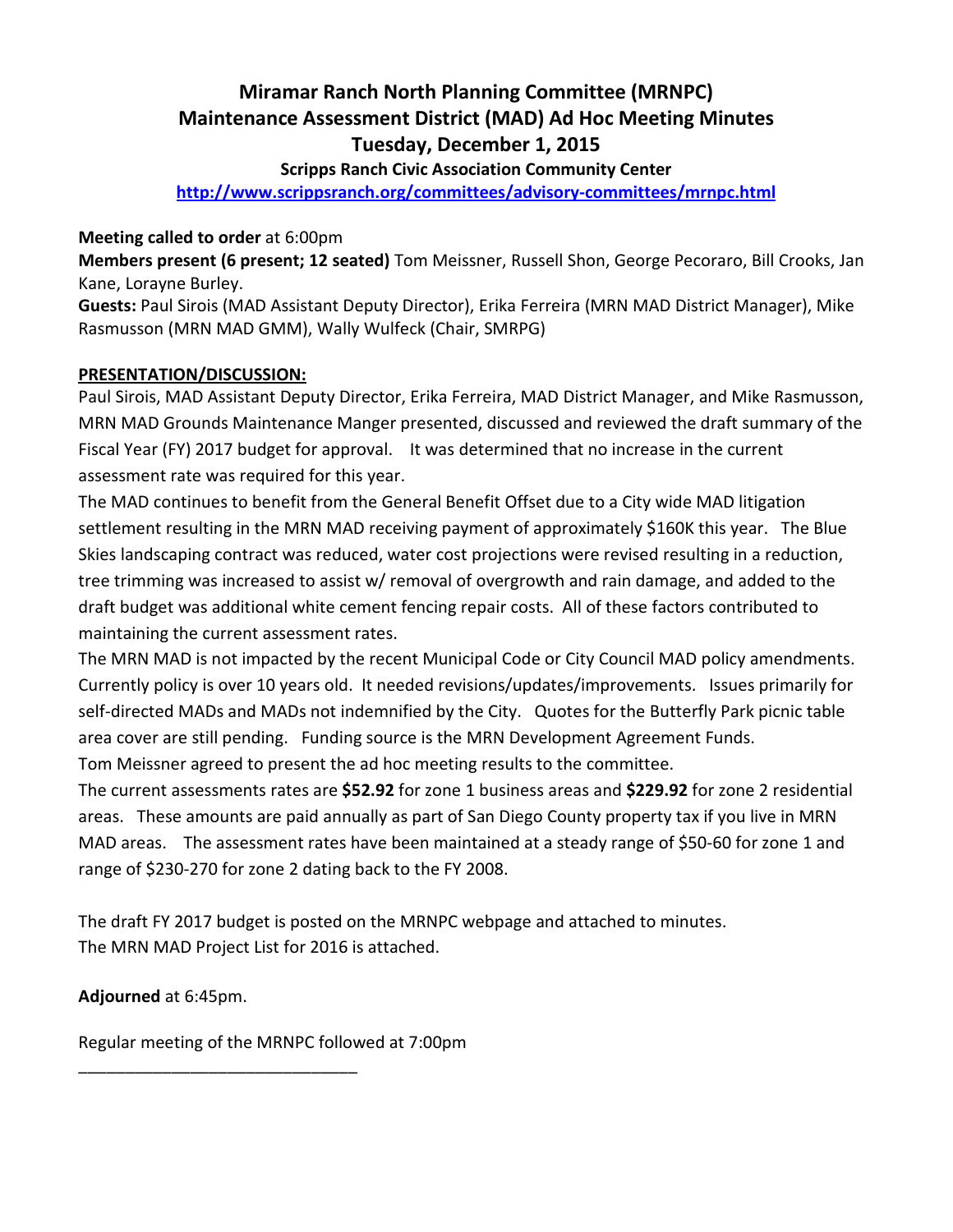#### Park and Recreation Department - Open Space Division **Maintenance Assessment Districts Program** Summary of Fiscal Year 2017 (07-01-16 to 06-30-17) Budget

## VERSION #1 / 11-17-2015 **DRAFT**

Miramar Ranch North Maintenance Assessment District Ready for Community Presentation

| <b>Fund 200047</b> |  |  |
|--------------------|--|--|
|                    |  |  |

|                                                                                          | Budget Presentation on Dec. 1, 2015 @ 6pm |              |                 |                 |              |                        |  |  |
|------------------------------------------------------------------------------------------|-------------------------------------------|--------------|-----------------|-----------------|--------------|------------------------|--|--|
|                                                                                          | FY 2015                                   |              |                 | FY 2016         |              | FY 2017                |  |  |
|                                                                                          | <b>Unaudited Actuals</b>                  |              | <b>Estimate</b> |                 | Proposed     |                        |  |  |
| <b>District Expenses</b>                                                                 |                                           |              |                 |                 |              |                        |  |  |
| Supplies (Mulch SLA w/ESD, Garden Nursery Stock, Janitorial Supplies, Security Hardware) | \$                                        | 1,900.00     | S               | 7,200.00        | \$           | 7,200.00 (1)           |  |  |
| <b>Contract Services</b>                                                                 |                                           |              |                 |                 |              |                        |  |  |
| Landscape Contract - Monthly Service                                                     | \$                                        | 734.034.99   | S               | 697.766.52      | \$           | 659,051.69             |  |  |
| Landscape Contract - Landscape Enhancements                                              | S                                         | 16.499.22    | S               | 20,000.00       | \$           | 20,000.00              |  |  |
| <b>Tree Trimming</b>                                                                     |                                           | 69,999.50    | \$              | 100,000.00      | S            | 100,000.00             |  |  |
| Misc Prof/Tech Svc - Dry Creek Fire Retardant Garden Fire Station #37 (512059A)          |                                           | 14,993.63    | \$              |                 |              |                        |  |  |
| Misc Prof/Tech Svc - Fence Repair (512059A)                                              | 595859599                                 |              | \$              | 2500.00         | 99 GD        | 5000                   |  |  |
| Misc Prof/Tech Svc - Playground Equipment - Repair, Replace (5120598)                    |                                           |              | \$              | 500.00          | S            | 500.00                 |  |  |
| Security Svcs (Securitas - Locking gates at Miramar Overlook Park) (512075)              |                                           | 2,955.20     | \$              | 3,500.00        | S            | 3,500.00               |  |  |
| Comfort Station & Water Fountain Repair (512114D)                                        |                                           |              | \$              | 500.00          | \$           | 500.00                 |  |  |
| Gazebo Painting & Maintenace (512114B)                                                   |                                           |              | \$              | 500.00          | \$           | 500.00                 |  |  |
| Developed Regional Parks (512114A)                                                       |                                           |              | \$              | 500.00          | \$           | 500.00                 |  |  |
| ESD Removal of Illegal Encampments (512114C, 512101, 512102, 512143)                     | \$                                        |              | \$              | 500.00          | \$           | 500.00                 |  |  |
| Other Miscellaneous Services - Hazmat Training (512104)                                  | \$                                        | 41.00        | \$              |                 | $\mathbb{S}$ |                        |  |  |
| Special Districts Administration (516024A)                                               | $\ddot{\$}$                               | 121,868.00   | \$              | 121,868.00      | \$           | 124,305.36             |  |  |
| Vehicle Usage and Assignment <sup>(2)</sup>                                              | \$                                        | 7,773.00     | \$              | 8,161.65        | \$           |                        |  |  |
| 1.00 FTE Grounds Maintenance Manager - Contract Administrator (Labor & Fringe)(516024C)  | \$                                        | 115,765.00   | $\mathbb{S}$    | 113,659.53      | $\mathbb{S}$ | 8,569.73<br>115,932.72 |  |  |
| Utilities - Water, Storm Drain, Electrical                                               | $$\mathfrak{F}$$                          | 233,486.13   |                 | \$ 337,146.00   |              | \$337,146.00           |  |  |
| <b>SUBTOTAL</b>                                                                          | Ś                                         | 1,319,315.67 |                 | \$1,414,301.70  |              | \$1,380,705.51         |  |  |
|                                                                                          |                                           |              |                 |                 |              |                        |  |  |
| <b>TOTAL EXPENSES</b>                                                                    | \$                                        | 1,319,315.67 |                 | \$1,414,301.70  |              | \$1,380,705.51         |  |  |
| <b>District Revenues</b>                                                                 |                                           |              |                 |                 |              |                        |  |  |
| Assessment Income                                                                        | S.                                        | 1,038,153.98 |                 | \$1,029,719.00  |              | \$1,029,718.67         |  |  |
| City Contributions <sup>(3)</sup>                                                        |                                           |              |                 |                 |              |                        |  |  |
| <b>Gas Tax Fund</b>                                                                      | \$                                        | 27,051.00    | S               | 27,051.00       | \$           | 27,051.00              |  |  |
| General Fund Transfer - Fire Station #37                                                 |                                           | 3,209.00     | \$              | 3,273.18        | \$           | 3,273.18               |  |  |
| General Fund Transfer - Parks                                                            | 6666                                      | 37,665.00    | $\mathbb{S}$    | 37,665.00       | \$           | 37,665.00              |  |  |
| General Fund Transfer - General Benefit Offset, 11.6%                                    |                                           | 174,976.26   | S               | 160,013.28      | \$           | 160,013.28             |  |  |
| <b>Environmental Growth Fund</b>                                                         |                                           | 44,722.00    | S               | 44,722.00       | \$           | 44,722.00              |  |  |
| Miscellaneous Revenue (Donation from Council District 5) <sup>(4)</sup>                  | S                                         | 15,000.00    | S               |                 | \$           |                        |  |  |
| Tree Damage Recovery <sup>(5)</sup>                                                      | $\mathbb{S}$                              | 4,872.77     | S               |                 | \$           |                        |  |  |
| <b>TOTAL REVENUE</b>                                                                     | \$                                        | 1,345,650.01 |                 | \$1,302,443.46  |              | \$1,302,443.13         |  |  |
|                                                                                          |                                           |              |                 |                 |              |                        |  |  |
| <b>District Reserves</b>                                                                 |                                           |              |                 |                 |              |                        |  |  |
| <b>Beginning Fund Balance</b>                                                            | \$                                        | 571,196.90   |                 | \$ 597,834.78   | \$           | 471,975.78             |  |  |
| Change in Fund Balance                                                                   | $\$$                                      | 26,637.88    |                 | \$(125, 859.00) | $\mathbb{S}$ | (78, 263, 00)          |  |  |
| <b>Year End Operating Reserves</b>                                                       | $\hat{\mathbf{s}}$                        | 597.834.78   | $\mathbf{s}$    | 471,975.78      | $\mathsf{s}$ | 393,712.78             |  |  |
| <b>Target Reserves</b>                                                                   |                                           |              |                 |                 |              |                        |  |  |
|                                                                                          |                                           |              |                 |                 |              |                        |  |  |
| Minimum Reserve: 10% of Operating Budget                                                 | \$                                        | 131,932.00   |                 | 142,830.00      | s            | 138,071.00             |  |  |
| Maximum Reserve: Six Months Operating Budget                                             | \$                                        | 659,658.00   | \$              | 714,151.00      | s            | 690,353.00             |  |  |

 $(1)$  The FY16 & FY17 amount for Supplies reflects a \$5,000 increase for the purchase of mulch.

<sup>(2)</sup> This is a Non-Discretionary Account. The Final Budget for FY16 will be determined by the Fleet Services Department.

(3) City Contributions each Fiscal Year are subject to change pending approval of new rate per square foot/acreage.

(4) Donation from Council District 5 for Fire Station #37 - Dry Creek Fire Retardant Garden Enhancements.

<sup>(5)</sup> Trees damaged on Scripps Poway Pkwy; Files #64647/Nguyen & #64842/Silva, totaling \$4,872.77.

|                                                    |    | FY 2015  |              | FY 2016  |   | FY 2017            |
|----------------------------------------------------|----|----------|--------------|----------|---|--------------------|
| Assessment Rate (per EBU)                          |    |          |              |          |   | (No Change)        |
| Zone 1                                             | S  | 52.92    | $\mathbb{S}$ | 52.92    | S | 52.92              |
| Zone 2                                             | S  | 229.92   | \$           | 229.92   | s | 229.92             |
| Equivalent Benefit Units (EBU)                     |    |          |              |          |   |                    |
| Zone 1                                             |    | 2,311.12 |              | 2.311.12 |   | 2.311.12           |
| Zone 2                                             |    | 3,942.52 |              | 3.942.52 |   | 3.942.52           |
| Maximum Assessment Rate (per EBU)                  |    |          |              |          |   |                    |
| Zone 1                                             | \$ | 84.09    | s            | 85.17    |   | 86.87              |
| Zone 2                                             | s  | 365.53   | \$           | 370.20   | э | 377.61             |
|                                                    |    |          |              |          |   | (Estimated 2% CPI) |
| Inflation Factor - Consumer Price Index Rate (CPI) |    | 1.71%    |              | 1.28%    |   | 2.00%              |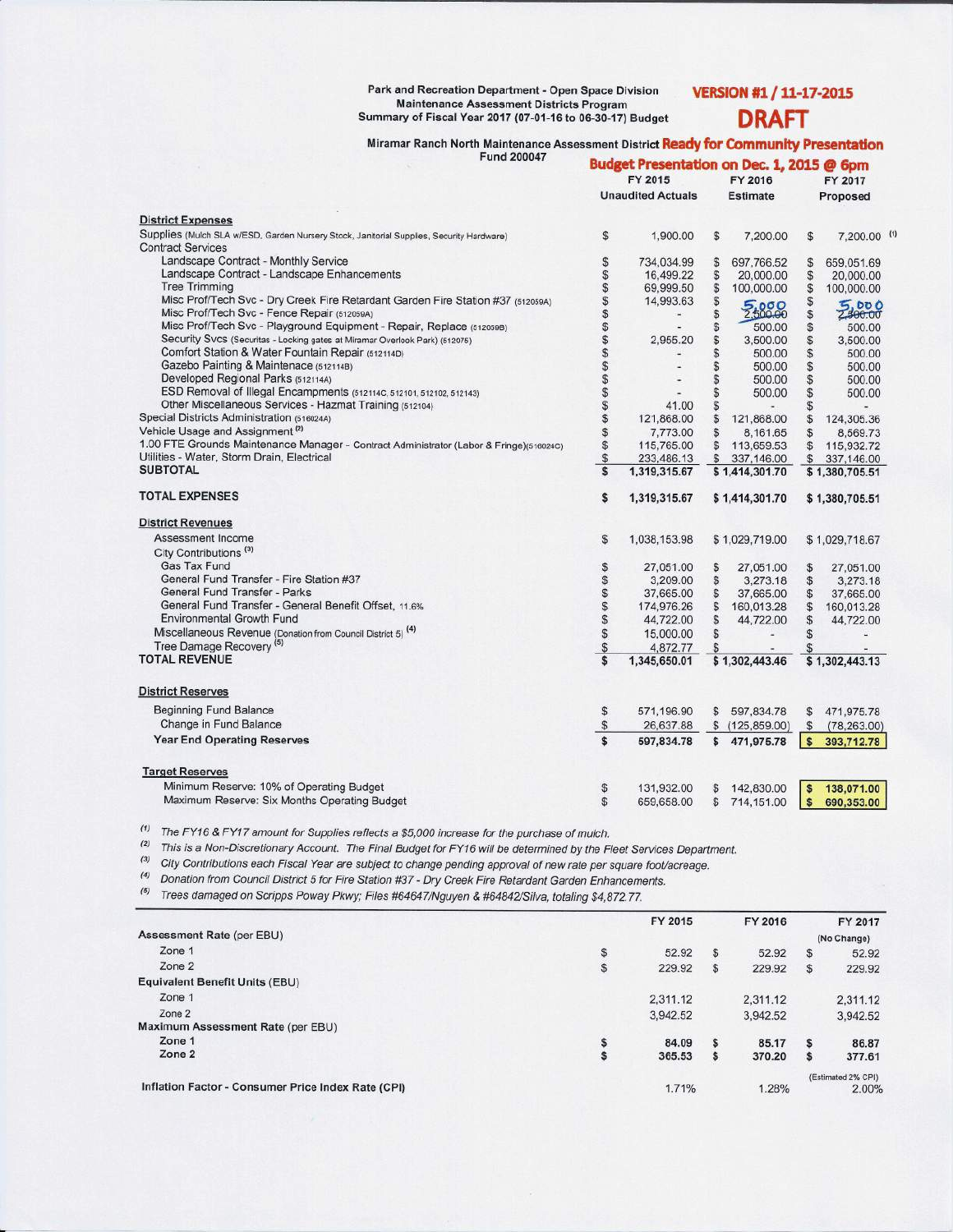Miramar Ranch North MAD - Project List

Mini-Parks

Butterfly Park- Install 7 yards of Desert Gold D.G. w/ Headboard & two benches. (Proposal \$2,107.00) Remove, define, plant landscape.\* \$2,000.00

Dry Creek Park- Install 35 yards of Desert Gold D.G. w/ Headboard. (Proposal \$6,698.00) 2<sup>nd</sup> half of Landscape installation. (Proposal \$2,109.25)

Oak Glen Native Park- Irrigation changed from Drip to MP Rotators, Euc mulch installed- No Cost Native plant landscape installation. \*\$2,000.00

Canyon View Nature Park- Removal of some Myporium, replace w/ mulch, Landscape installation \*\$ 2,000.00

Cypress Valley Tot-lot- Irrigation changed from Drip to MP Rotators, Euc mulch installed- No Cost Plant Landscape installation \*\$2,000.00 Playground Sand topping \*\$1,000.00

### Ornamental Landscape

Medians- Scripps Poway Parkway & Scripps Ranch Blvd. Landscape improvements w/ irrigation improvements \*\$2,000.00

Right of Ways- Scripps Poway Parkway, North slopes Removal of Xylosma (inaccessible to maintenance) \*No cost for removal and disposal Landscape improvements \*\$5,000.00

> Right of ways throughout MMRN MAD \*landscape monuments, Plant trees, shrubs, Irrigation improvements \*\$2,000.00